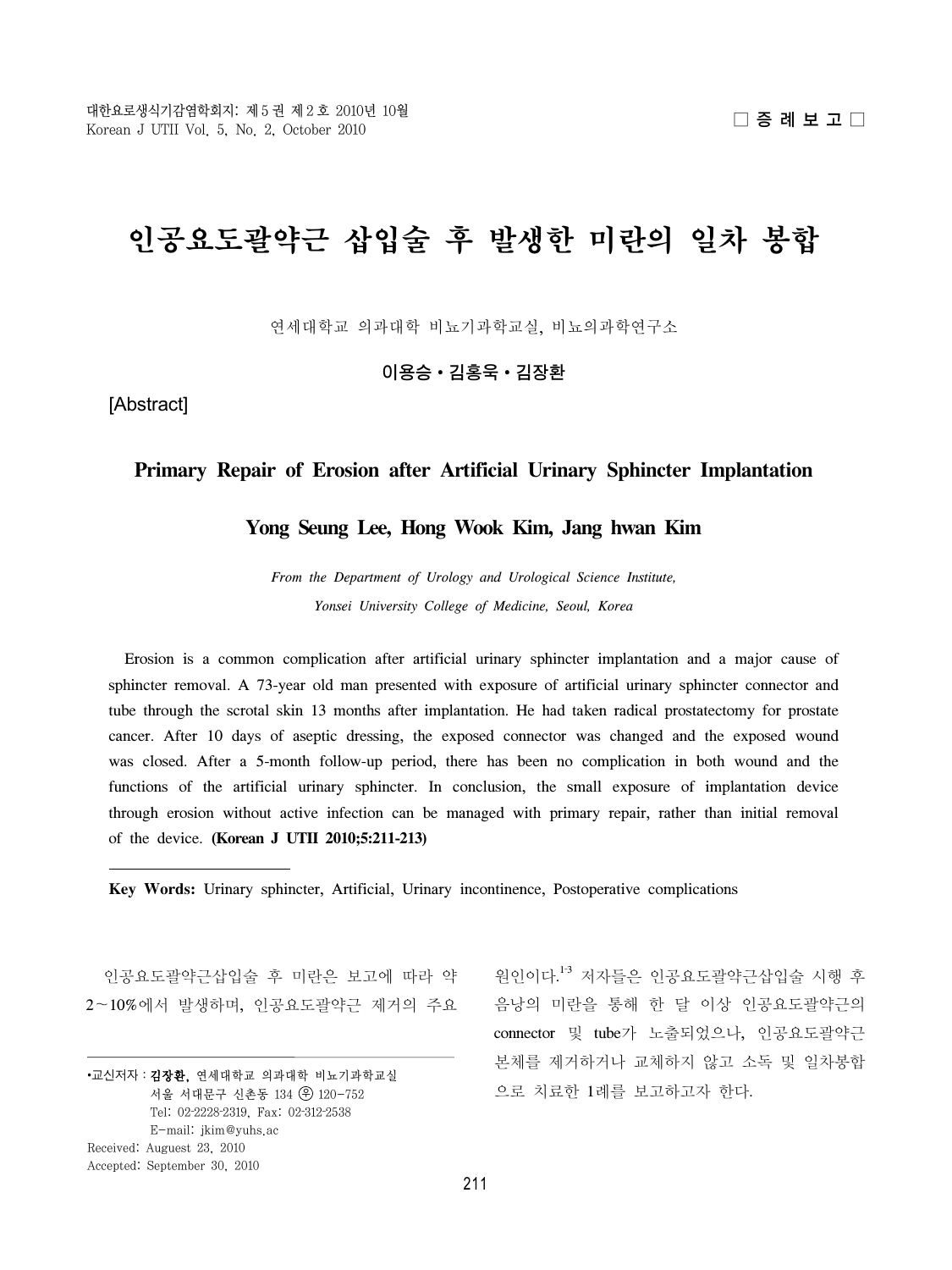

**Fig. 1.** (A) Erosion and exposure of artificial urinary sphincter connector at 13months after operation. (B) Intact wound without complication 5 months after primary closure of wound.

## 증 례

 전립선암 치료를 위해 근치적 전립선 절제술을 시 행받은 73세 남자 환자가 수술 후 1년 7개월까지 하 루에 패드 3∼4개가 필요한 요실금이 지속되어 본원 에서 AMS 800TM (American Medical Systems, Minnetonka, USA) 이용하여 인공요도괄약근삽입술을 시행 받았다. 수술 후 6주간 비활성상태를 유지하였 으며, 수술 13개월 후 음낭 우측 상반 피부에 미란이 발생하여 저장고와 펌프의 tube를 연결하는 ㄱ자 connector와 tube가 피부 밖으로 노출되었다 (Fig. 1A). 내 원 당시 미란 된 상처는 한달 이상 개봉된 상태였으 나 비교적 깨끗하였고 방광요도내시경 소견에서 요 도에 이상소견이 관찰되지 않았으며 인공요도괄약근 자체의 기능에는 문제가 없었다. 노출 부위 및 소변 에서의 세균배양검사결과는 음성이었다. 외래에서 levofloxacin을 경구 투여하였고 입원 후 ceftriaxone과 isepamicin을 정맥투여하면서 10일간 상처부위를 소독 한 후 노출된 tube를 제거하고 일자형 connector를 사 용하여 다시 연결한 후 피부를 일차 봉합하였다. 그 후 약 5개월까지 추적관찰에서 인공요도괄약근의 기 능은 양호하고 상처부위는 염증소견 없이 잘 치유된 상태를 유지하였다 (Fig. 1B).

#### 고 찰

1972년 Scott 등<sup>4</sup>에 의하여 인공요도괄약근삽입술이 처음 시행된 이래, 인공요도괄약근 시술은 남성의 요 도 기능부전에 의한 진성요실금의 표준 치료로서 많 이 사용되고 있으며, 국내외적으로 장기간의 수술 결 과 및 추적관찰 결과들도 보고되고 있다.<sup>2,3</sup> 인공요도 괄약근삽입술 시행 후 주요 부작용으로 Oh 등<sup>2</sup>은 미 란 (10.8%), 기계고장 (5.2%), 감염 (2.6%)을 보고하였 으며, Lai 등<sup>3</sup>도 인공요도괄약근삽입술 후 6.0%의 환 자에서 평균 19.8개월 후 미란이 발생하였다고 보고 하는 등 미란은 주요 부작용 중 하나로 알려져 왔다. Cuff 부위에 발생한 미란의 경우 인공요도괄약근삽입 술 시행 후 6∼8주간의 비 활성기간을 유지하는 것이 미란발생을 줄일 수 있다. <sup>5</sup> 수술 4개월 이후에는 주 로 요도위축이나 cuff의 압력에 의해 발생하나, cuff 가 아닌 다른 부위에 발생한 미란의 원인이나 시기에 대해서는 충분히 알려져 있지 않다. 미란이 발생한 경우 인공요도괄약근의 제거가 흔히 이루어지며 3∼ 6개월 경과 후에 재삽입이 시도되지만,<sup>5,7</sup> 최근에는 주로 cuff의 크기, 위치 등을 교체하는 구제요법도 일 부 보고되고 있다.<sup>8</sup> 그러나 미란으로 인하여 인공요 도괄약근을 제거하고 다시 삽입술을 시행하는 경우 재수술에 대한 부담이 있으며, 재수술시 성공률은 처